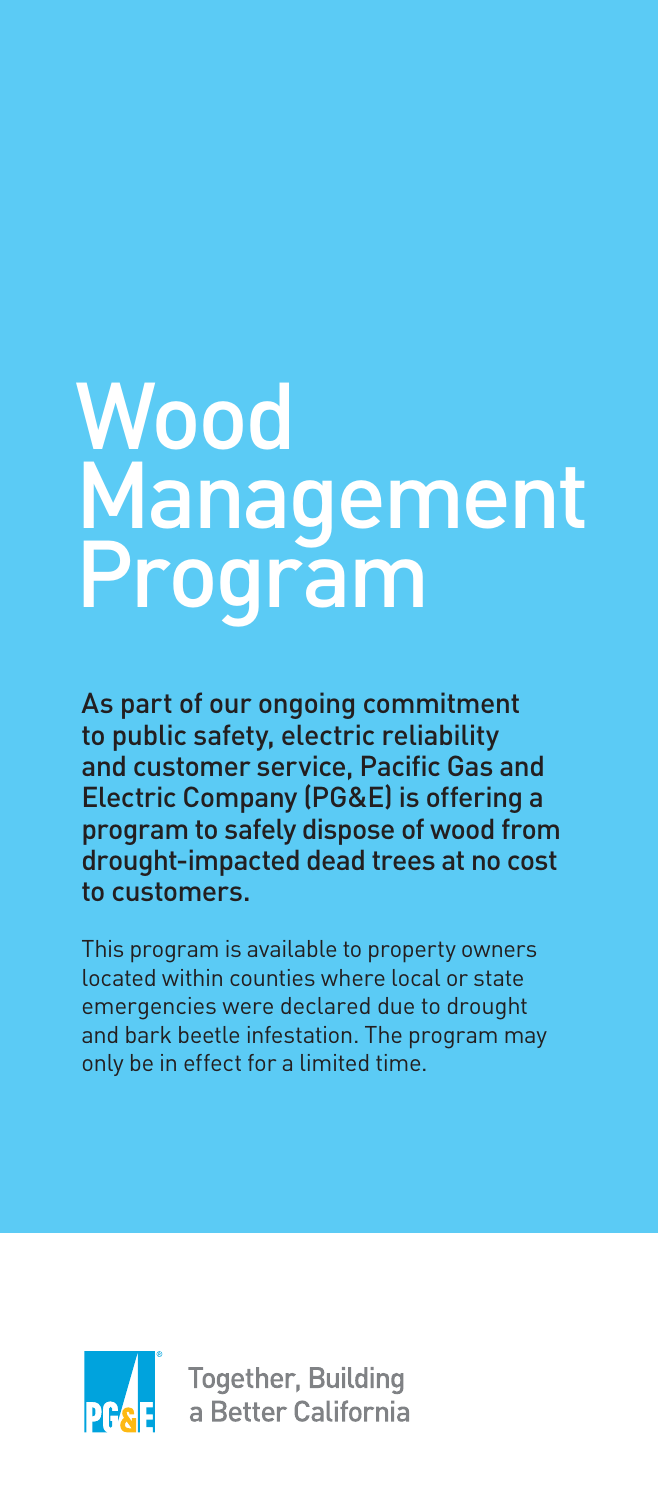# Wood Management Program

We will help residents and communities manage wood from dead trees resulting from California's drought and bark beetle infestation.

### Does your wood qualify?

#### You are eligible to participate if both of the following apply:

- Wood is located on property in a qualifying county. Visit **[pge.com/treesanddrought](www.pge.com/treesanddrought)** for a list of qualifying counties.
- Wood is from trees cut down by our contractors to protect power lines.

#### How to participate:

- 1. Ask our on-site inspectors or tree workers for wood cleanup assistance, or call **1-800-PGE-5000** to request a site visit.
- 2. An inspector will contact you to schedule a site review to determine if your wood qualifies.
- 3. You will be informed if you are qualified for the Wood Management Program.

## Public safety is our top priority.

#### We are helping communities impacted by years of drought and bark beetle infestation.

Our commitment to safety during these difficult times includes the following fire risk reduction measures:

- Additional patrols to inspect and remove dead or dying trees.
- Fund local Fire Safe Councils focused on fire fuel reduction, emergency access projects and public education.
- Fund daily evening aerial fire patrols in the summer and fall—when hot, dry weather conditions are at their peak and wildfires are most likely to ignite.

NOTE: This program is a special addition to our existing Vegetation Management Program and is only available for drought tree mortality work.

For more information about trees and the drought, visit **[pge.com/treesanddrought](www.pge.com/treesanddrought)**.